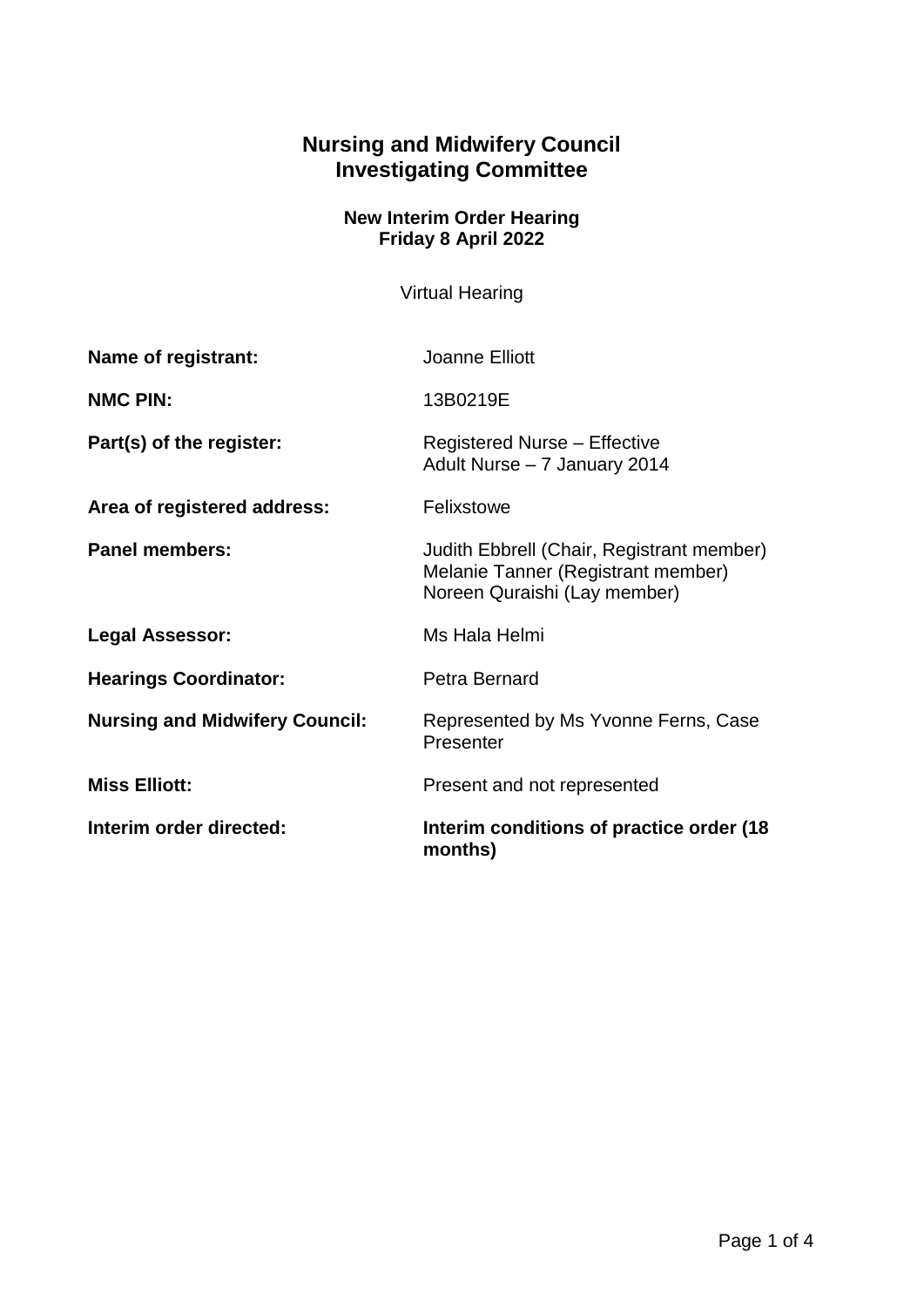## **Decision and reasons on interim order**

The panel decided to make an interim conditions of practice order for a period of 18 months.

The panel has determined that the following conditions are proportionate and appropriate:

'For the purposes of these conditions, 'employment' and 'work' mean any paid or unpaid post in a nursing, midwifery or nursing associate role. Also, 'course of study' and 'course' mean any course of educational study connected to nursing, midwifery or nursing associates.

## 1. [PRIVATE]

- 2. You must limit yourself to one substantive employer when working as a registered nurse. This must not be an agency*.*
- *3.* [PRIVATE]
- *4.* [PRIVATE]
- *5.* You must ensure that you are supervised by a registered nurse any time you are working. Your supervision must consist of working at all times while being directly observed by a registered nurse.
- 6. You must meet with your line manager, mentor or supervisor every two weeks to discuss:
	- a. Your knowledge, skills and competencies; and
	- b. Your clinical workload management.
- 7. You must send your NMC case officer a report from your line manager, mentor or supervisor outlining your progress in relation to knowledge, skills and competencies and your clinical workload management prior to any review.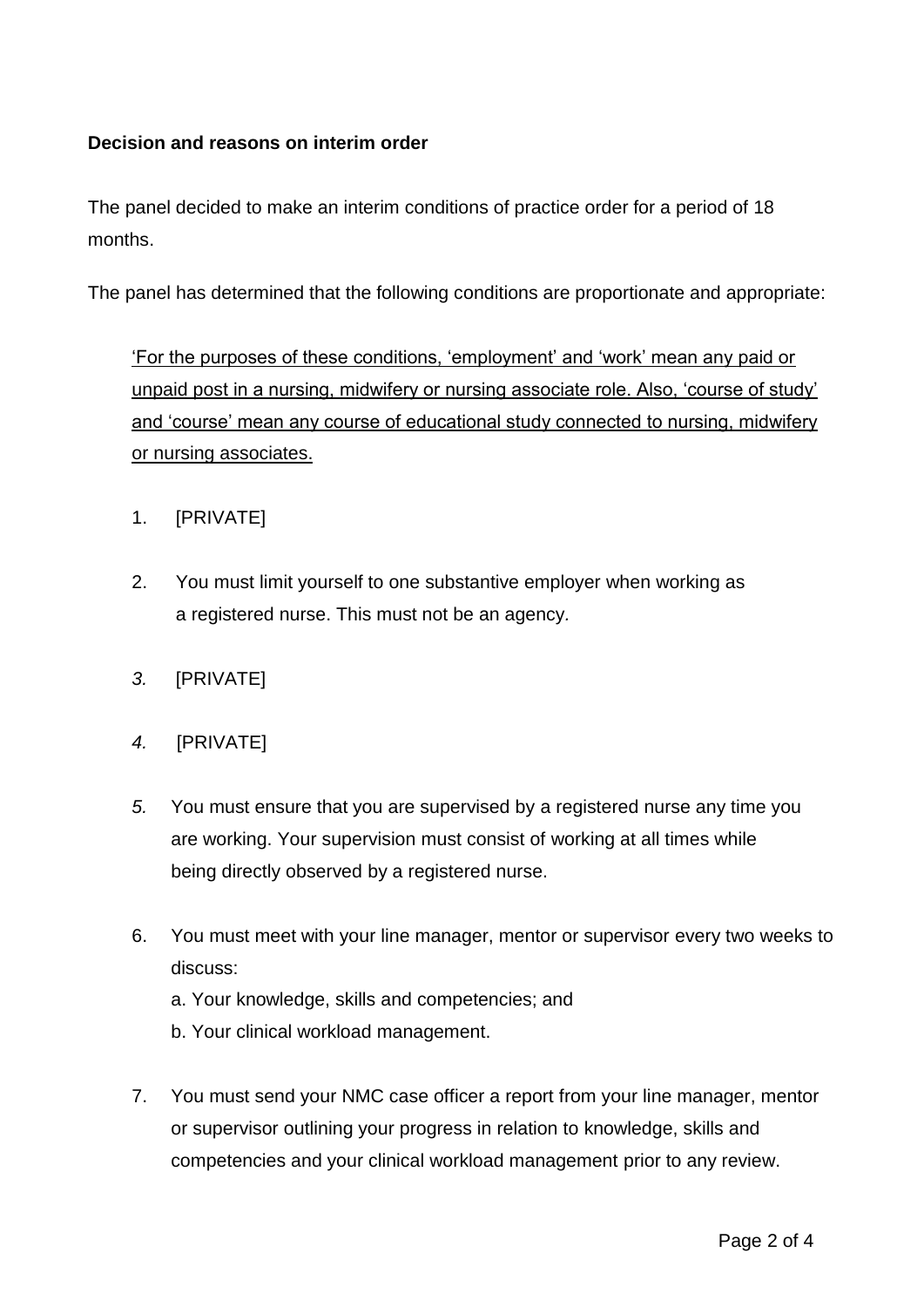8. You must keep us informed about anywhere you are working by: a. Telling your case officer within seven days of accepting or leaving any employment.

b. Giving your case officer your employer's contact details

- 9. You must keep us informed about anywhere you are studying by:
	- a. Telling your case officer within seven days of accepting any course of study.
	- b. Giving your case officer the name and contact details of the organisation offering that course of study.
- 10. You must immediately give a copy of these conditions to:
	- a. Any organisation or person you work for.
	- b. Any employers you apply to for work (at the time of application).
	- c. Any establishment you apply to (at the time of application), or with which you are already enrolled, for a course of study.
- 11. You must tell your case officer, within seven days of your becoming aware of:
	- a. Any clinical incident you are involved in.
	- b. Any investigation started against you.
	- c. Any disciplinary proceedings taken against you.
- 12. You must allow your case officer to share, as necessary, details about your performance, your compliance with and / or progress under these conditions with:
	- a. Any current or future employer.
	- b. Any educational establishment.
	- c. Any other person(s) involved in your retraining and/or supervision required by these conditions.